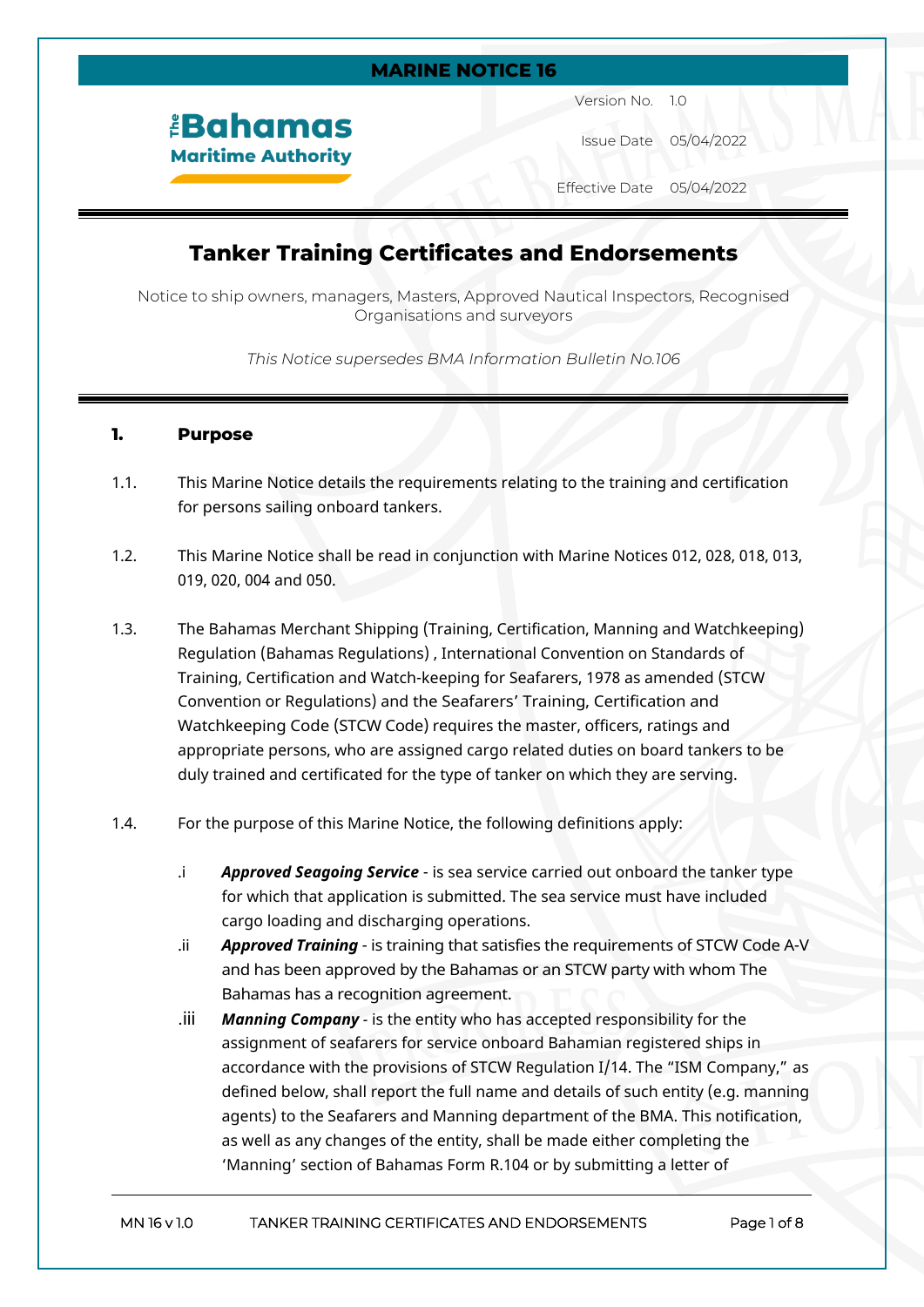

declaration to that effect. (The letter shall be on the headed paper of Registered Owner or Manager).

- .iv **The** *ISM Company* is the entity, designated under SOLAS Chapter IX/1.2 that assumes the duties and responsibilities imposed by International Safety Management (ISM) Code.
- .v **A** *Senior Officer* is a person assigned to the vessel as a master, chief officer, chief engineer, second engineer or a qualified dedicated cargo officer.

#### **2. Persons to Whom This Marine Notice Applies**

- 2.1. This Marine Notice applies to all persons serving or intending to serve on Bahamas registered tankers in a capacity for which training and/or certification is required in accordance with the STCW Convention.
- 2.2. The definition of persons with "immediate responsibility" for cargo operations on board that require advanced/specialised tanker training, in compliance with STCW Convention Regulation V/1 1.3 (oil), V/1 1.5 (chemical) or V/1 2.3 (gas) is dependent upon the scope of operational duties on board with respect to cargo operations. The BMA recognises that on some ships, officers, other than senior officers and dedicated cargo officers, may be assigned such 'immediate' responsibility for a cargo watch or cargo operations and accordingly such persons will be required to hold specialised tanker training certification.
- 2.3. The "ISM Company" must make clear definitions within its Safety Management procedures (cargo operations) where a junior officer that works under the Instructions of the chief officer or a dedicated cargo officer is expected to undertake such "immediate responsibility." In such cases then those applicable junior officers must also be certificated to STCW Regulations V/1 1.3 (oil), V/1 1.5 (chemical) or V/1 2.3 (gas) as appropriate. This may be, for example, in circumstances where an officer in nominal overall control is unavailable through limitation of hours of work or rest procedures.
- 2.4. Companies submitting applications shall ensure that the seafarer satisfies the applicable STCW and International Labour Organisation's age and medical requirements.
- 2.5. Applications must be submitted by the vessel's owner, manager or the manning company (refer 1.4.iii above) of the ship(s) on which the seafarer is or will be employed.
	- .i Where an applicant's tanker endorsement, under STCW Convention V/1 is recorded in their national certificate of competency, there is no requirement for a separate Bahamas flag State tanker endorsement.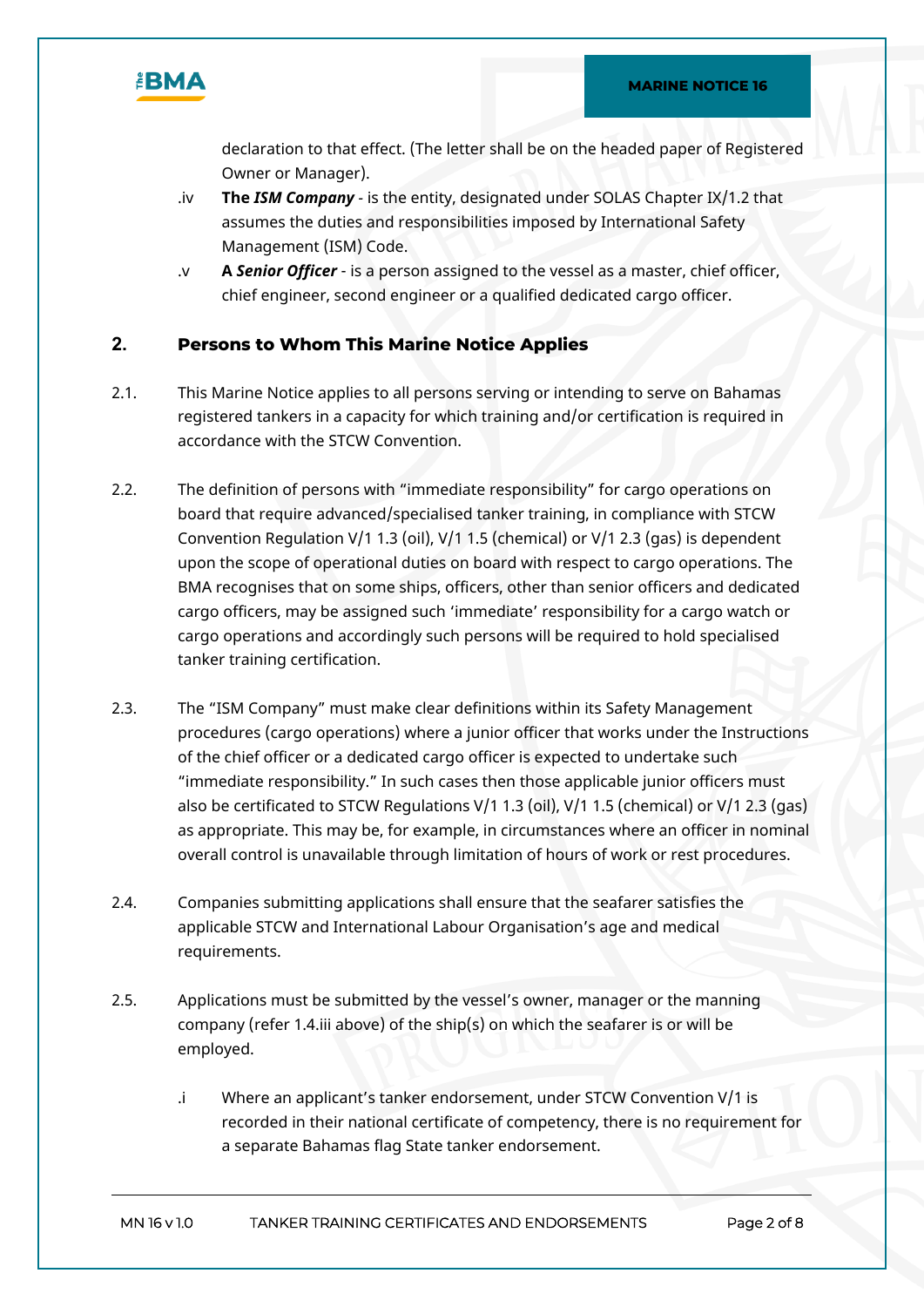

- .ii If the Officer has a separate tanker certificate(s), a similar separate Bahamas flag State tanker endorsement is required for each certificate.
- 2.6. In either case described in paragraph 2.5 the original certificates of STCW Regulation V/1 compliance must be held on board.
- 2.7. Officers to whom 2.5.ii applies and that hold a Bahamas flag State endorsement to their certificate of competency issued prior to the date of this Marine Notice, must apply for a Bahamas flag State tanker endorsement.

## **3. Tanker Training and Certificates**

#### **3.1. General**

- 3.1.1. All parties should note that The Bahamas issues:
	- .i Tanker certification for applicants, who provide documentary evidence of compliance with the applicable STCW requirements, for assessment by the BMA.
	- .ii Bahamas flag State endorsements for persons who hold tanker certification issued by a STCW party with whom The Bahamas has an STCW recognition agreement.
- 3.1.2. A flag State endorsement is required for a certificate of proficiency issued to officers in accordance with the STCW 2010 amendments, Regulation V/1-1(Oil and Chemical tankers advanced training) and V/1-2 (liquefied gas tanker advanced training). From that date the BMA will issue a documentary proof of application to:
	- .i All officers applying for a Bahamas flag State endorsement for compliance with for STCW (2010 amendments) Regulations V/1-1 and V/1-2.
- 3.1.3. The applicant may apply for a Bahamas tanker certificate or a Bahamas flag State endorsement of the national certificate and in this regard, the process outlined in Section 4 should be followed.
- 3.1.4. A Bahamas flag State tanker endorsement will be valid for the same period as the national certificate.

#### **3.2. 2010 STCW Amendments**

3.2.1. In accordance with STCW Convention (2010) Regulation V/1-1, officers, ratings and appropriate persons to whom this requirement applies shall be trained in accordance with the provisions of that Regulation and the associated STCW Code and have a certificate of proficiency to verify compliance.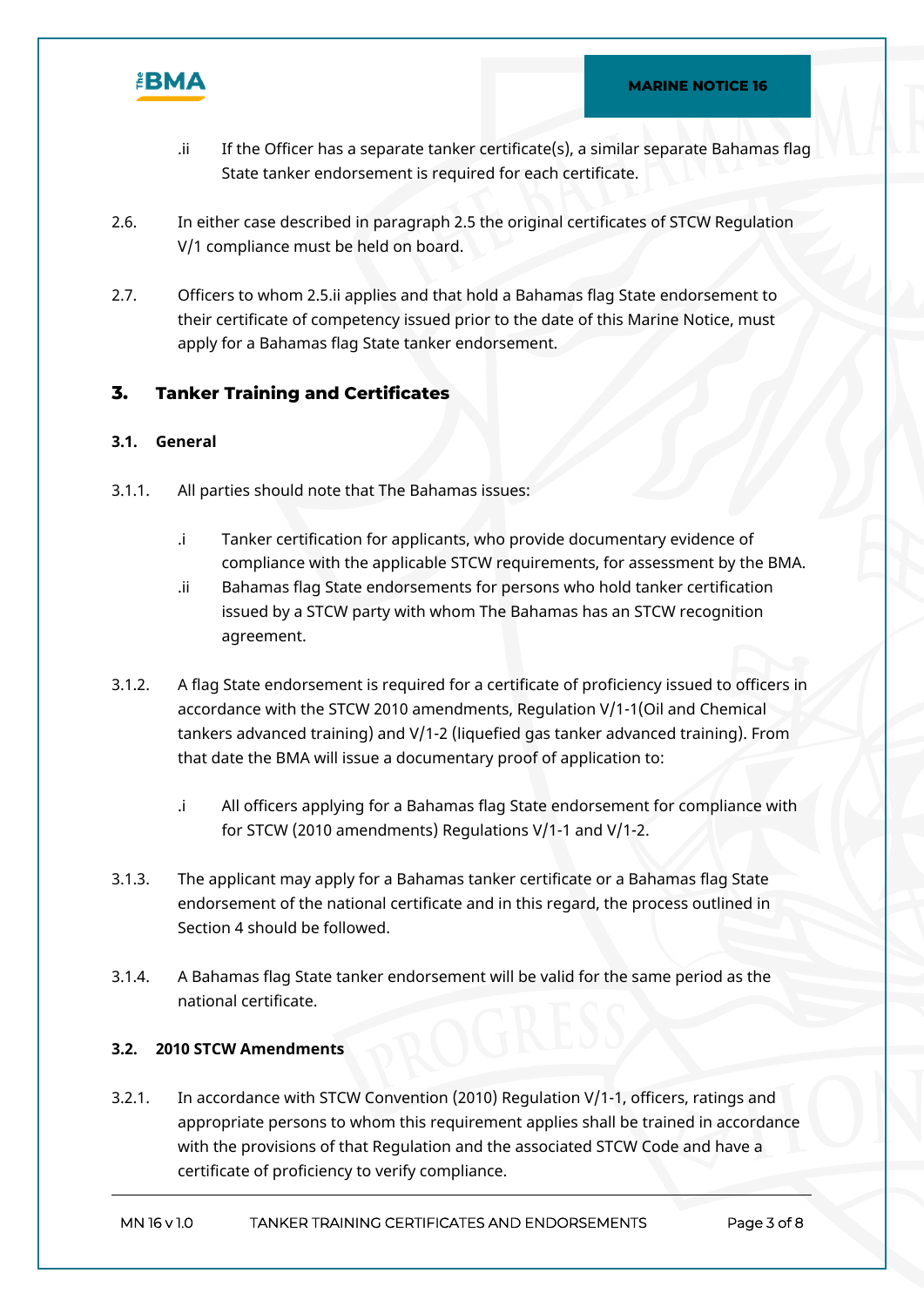

#### **3.3. Basic Tanker Training**

- 3.3.1. All persons shall ensure that they have documentary evidence of compliance with the requirements of STCW (2010) Regulations V/1-1.1 and V/1-2.1. Acceptable documentary evidence of compliance is:
	- .i Basic safety training in accordance with the STCW Code A-VI/1, and
	- .ii Basic tanker training certificate of proficiency issued by a country which the Bahamas has an STCW agreement appropriate for the tanker type on which they have been assigned cargo duties or 3 months sea service onboard a tanker type on which they have been assigned cargo duties plus an attestation that the candidate meets the knowledge and competence as in the STCW Code A-V/1- 1.1.2.

#### **3.4. Advanced Tanker Training**

- 3.4.1. All persons shall ensure that they have documentary evidence of compliance with the requirements of STCW Convention (2010) Regulations V/1 1.3 (oil), V/1 1.5 (chemical) or V/1 2.3 (gas). Acceptable documentary evidence of compliance is:
	- .i Basic Tanker training certificate of proficiency issued by a country which the Bahamas has an STCW agreement appropriate for the tanker type on which they have been assigned cargo duties or 3 months sea service onboard a tanker type on which they have been assigned cargo duties and
	- .ii Advanced tanker training certificate issued by a country which the Bahamas has an STCW agreement appropriate for the tanker type on which they have been assigned cargo duties and
	- .iii An additional 3 month's sea service on the tanker type on which they have been assigned cargo duties.
- 3.4.2. The applicant may apply for a Bahamas tanker certificate of proficiency or a Bahamas flag State endorsement of the national certificate. In this regard, the process outlined in Section 4 should be followed.

#### **3.5. Revalidation**

- 3.5.1. For the purpose of revalidation, the BMA will accept the following as evidence of continued professional competence:
	- .i Evidence of approved seagoing service for a period of at least 12 months in the preceding 5 years; or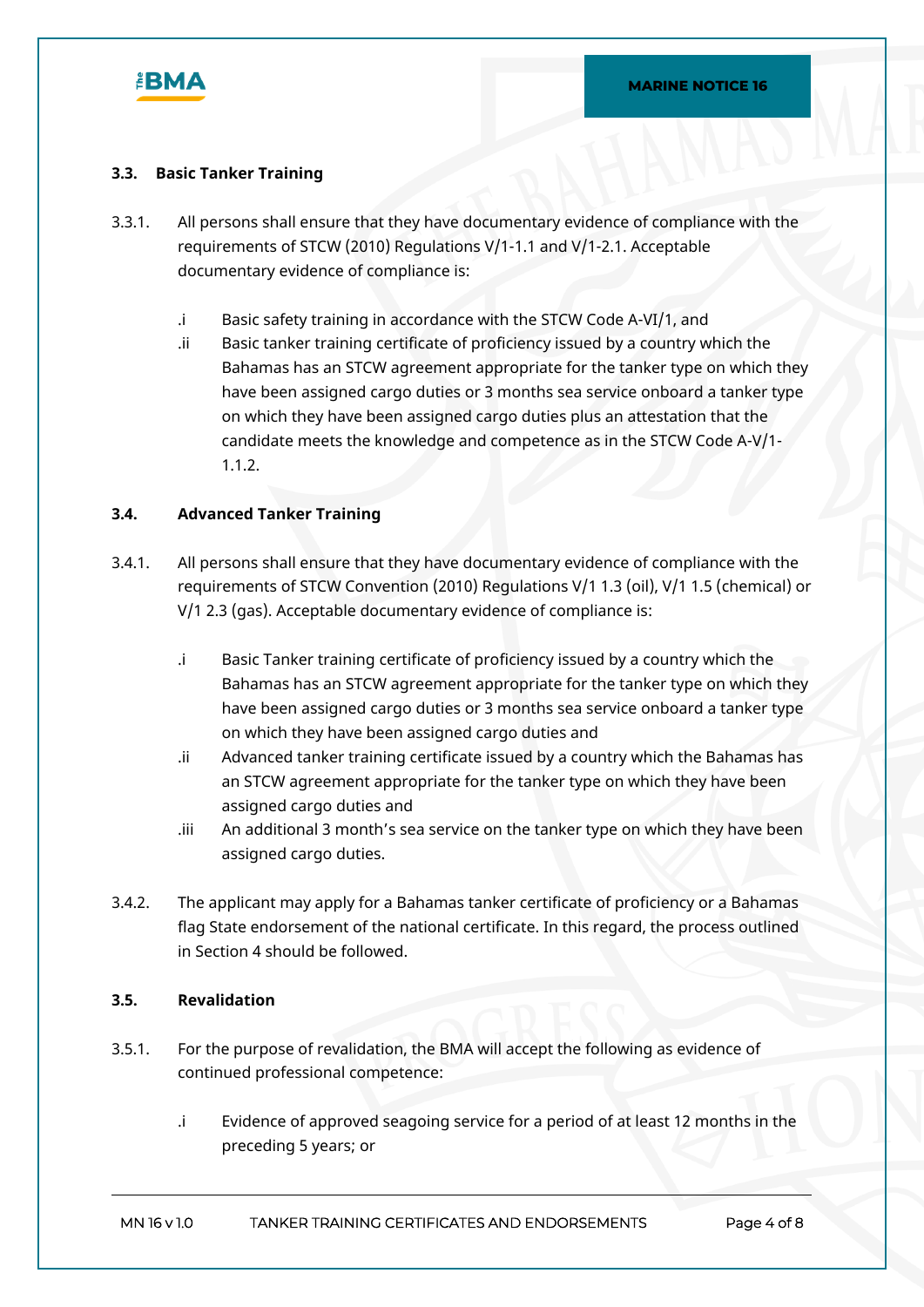



- .ii Evidence of having performed functions considered by the BMA to be equivalent to the required seagoing service; or
- .iii Evidence of successful completion of an approved tanker course(s); or
- .iv Evidence of completing approved seagoing service in the capacity of the certificate held, for a period of not less than 3 months in a supernumerary capacity, or lower rank in the six months immediately prior to serving in the capacity of the certificate to be revalidated

## **4. Submission of Application for Tanker Certificate of Proficiency or Bahamas Flag State Endorsement.**

- 4.1. Applications for Tanker certificates of proficiency or endorsement shall be submitted by the Owner or Company appointed by the owners of the vessel. Applications will only be accepted from Companies who are engaged in the employment, recruitment, or selection of persons for service on Bahamian ships. Where the BMA has any doubt as to the connection of a Company or Seafarer to a Bahamian ship, additional information shall be requested from the Company making the application, in order to confirm the eligibility of the Company to make the application.
- 4.2. The BMA's web-based system (BORIS) shall be used for submitting seafarer applications for all seafarer documents. BORIS enables companies to securely submit seafarers' applications and supporting documentation electronically, receive confirmation of receipt of application (CRA) and track the progress of the application in real time. The process to register to access BORIS is stated in Information Notice 15. Once registration is complete, the applying company will be assigned a dedicated BMA Account Manager to assist with all Seafarer application related queries.
- 4.3. Companies shall submit applications at the earliest opportunity, taking into consideration the BMA's processing timescale (currently 1 month from the date of receipt of the application). This is to ensure there are no delays to any vessels due to missing documentation.
- 4.4. Should a Company require documents to be processed within one (1) month, the 'fast track' service option shall be selected when submitting the application (in BORIS). Standard applications already entered into BORIS which subsequently become urgent, can be 'elevated' to the fast track service. This option shall be discussed with applying company's customer account manager.
- 4.5. The following supporting documents shall be provided for Tanker certification:
	- .i Valid medical certificate. This document must be issued by a medical practitioner approved by a country with whom the Bahamas has a STCW recognition agreement,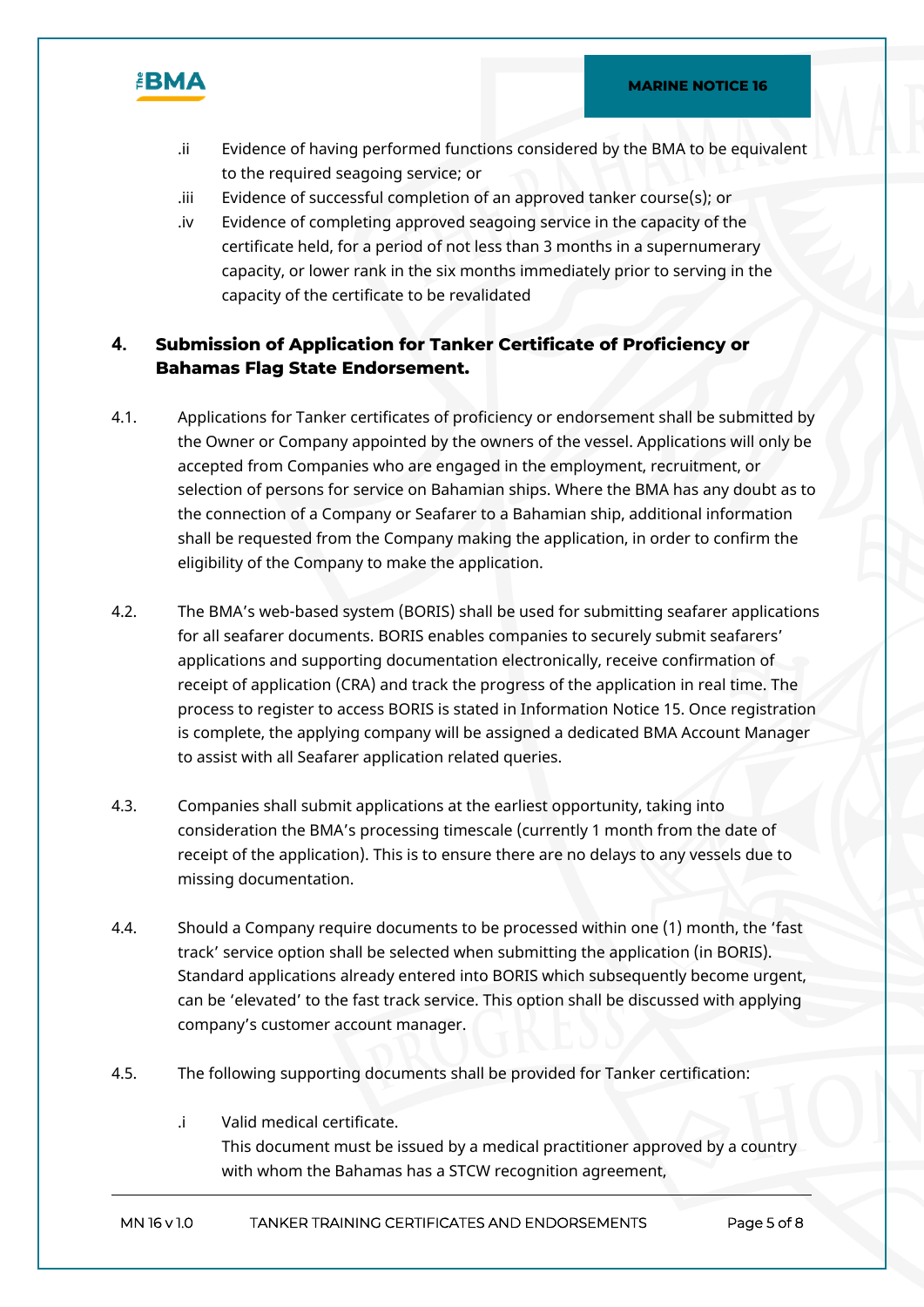

- .ii Documentary evidence satisfying the standards of competence specified in applicable STCW Code (2010). Approved training shall make a clear reference to the STCW requirements. The application shall clearly state the path of the approved training programme.
- .iii Documentary evidence of seagoing service, if applicable. This information (name and IMO number of the ship, capacity that the applicant served, dates served) may be provided as an extract from a seaman record book, copy of certificate of discharge or letter from the Company.
- 4.6. Except for tanker certificates of proficiency applications, the BORIS system will release a Confirmation of Receipt of Application (CRA) where a flag state endorsement application is submitted. In accordance with the provisions of STCW Regulation I/10.5, seafarers are permitted to serve on a Bahamian ship for up to three months provided the affected seafarer has a CRA.
- 4.7 The maximum validity of a CRA is 3 months and cannot be extended.

#### **5. General**

#### **5.1. Miscellaneous**

- 5.1.1. Failure to follow these guidelines before submitting applications via BORIS may result in an application being severely delayed or possibly rejected.
- 5.1.2. If the certificate is not received within two (2) months of the application, the applying Company shall contact the Seafarers and Manning Department via the BMA Office to which the application was submitted.
- 5.1.3. Correspondence relating to applications will be sent to the Company email address as registered in BORIS. Persons registered to access BORIS shall ensure their contact details are up to date and provide a generic email address to avoid delays with the application process.

#### **5.2. Lost Documents and Duplicate Requests**

- 5.2.1. The BMA shall be notified immediately of any certificate that is reported as being lost or destroyed. The notification shall include the following information:
	- .i Full Name of Seafarer.
	- .ii Seafarer's Date of Birth.
	- .iii Seafarer's Nationality.
	- .iv Details of the affected Certificate/Endorsement number, if known.
	- .v A Request for duplicate certificate, if applicable.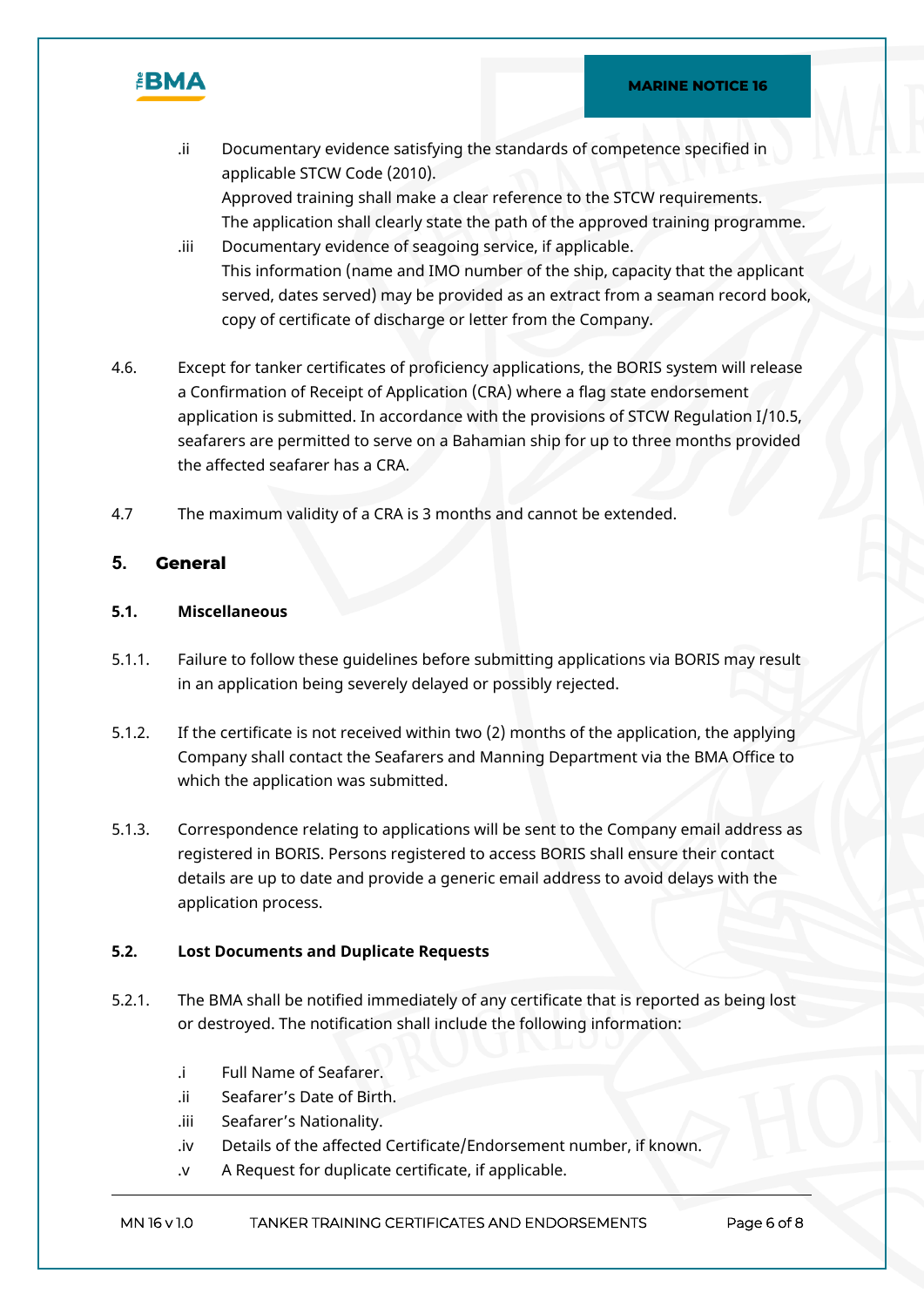

- 5.2.2. A duplicate certificate will only be issued on receipt of the above information plus documentary evidence of a valid medical certificate and the applicable fee (See BMA Marine Notice 50).
- 5.2.3. Should a 'lost' Certificate subsequently be found, the company shall immediately return it to the BMA.

#### **5. Fees**

- 6.1. Fees for tanker certificates refer to BMA Marine Notice 050.
- 6.2. The 'fast track' service specified in 4.4 shall be charged as a professional service. Please refer to BMA Marine Notice 050.

## **6. Queries**

6.1.1. Any queries relating to submitted applications in BORIS shall be made directly to the company's assigned BORIS Account Manager. Alternatively, please contact [stcw@bahamasmaritime.com](mailto:stcw@bahamasmaritime.com) or any BMA office.